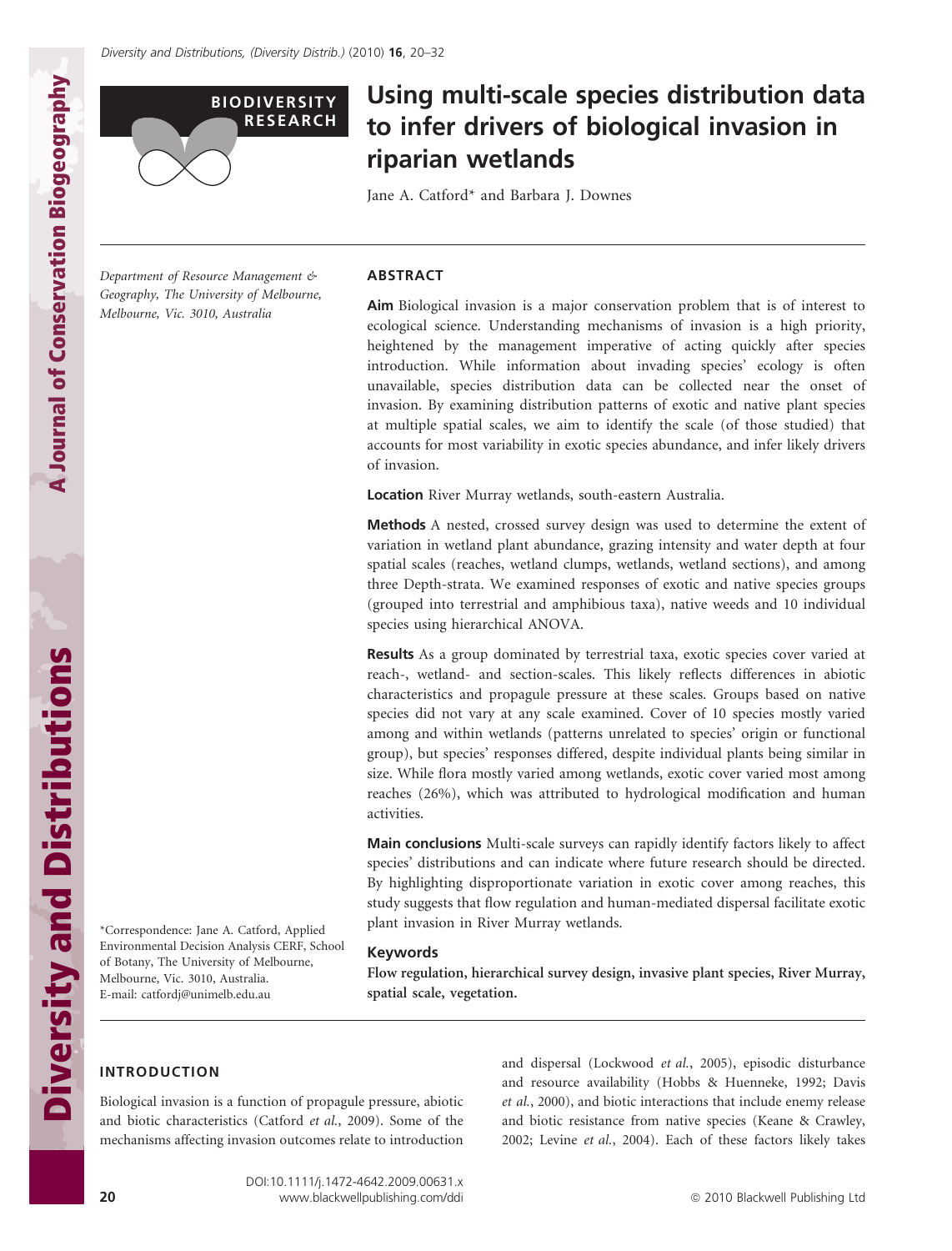effect at slightly different spatial and temporal scales. Dispersal limitation, for instance, would typically occur at earlier stages of invasion and at larger spatial scales than community interactions like competition (Belyea & Lancaster, 1999; Catford et al., 2009). Because causal factors produce responses at comparable scales, highlighting scales at which biota vary can help identify factors that cause that biological variation and in doing so provide valuable insights for ecology (Wiens, 1989; Palmer et al., 1997; Fraterrigo & Rusak, 2008).

Determining the relative importance of multiple influential factors remains a key challenge in invasion ecology and is often limited by the ability to observe effects of numerous factors simultaneously. By enabling several scales to be investigated simultaneously, hierarchical designs that nest space and time can identify the scale (of those examined) where there is greatest biological variability and the greatest ecological response (Diez & Pulliam, 2007). This approach is particularly useful when there is little ecological knowledge about factors that may limit species' distributions and abundances, as is often the case with biological invasion (see Buckley, 2008). Foxcroft et al. (2009) recently demonstrated the utility of a multi-scale approach for understanding plant invasions in Kruger National Park, South Africa. By highlighting scales of greatest variation in the abundance and distribution of exotic and native species, we posit that multi-scale studies have the potential to indicate factors that drive invasion outcomes.

In this study, we use a hierarchical approach to examine patterns in native and exotic vegetation in riparian wetlands of the River Murray, south-eastern Australia across four spatial scales and among three Depth-strata in one time-period. Riparian ecosystems are among the most invaded types of habitats (Hood & Naiman, 2000) and, because many of the processes that facilitate invasion occur in riparian zones (Richardson et al., 2007), they provide a suitable test of our suggested approach.

The majority of exotic plant species along the River Murray would have been introduced after the development of large scale irrigation in the 1870s (Smith & Smith, 1990), and would have escaped from local agriculture and horticulture or been released from aquaria (Randall, 2007; Hulme et al., 2008). Most of the exotic species would still be dispersal limited (Caley et al., 2008), and source populations (e.g. around human settlements and agriculture), dispersal pathways (e.g. water, roads) and vectors (e.g. humans, livestock) would affect exotic species distribution in the region. The abundance and distribution of exotic flora would also reflect abiotic conditions, like hydrology and geomorphology (climatic and edaphic characteristics, elevation and water quality were similar throughout the study region), and environmental disturbance. The study wetlands were subject to disturbance by livestock (cattle) and floods, and their hydrologic regimes were altered by river regulation. All of these factors can affect invasion directly or indirectly, so their scale of variation guided the spatial scales selected for the study: reaches, clumps of wetlands, wetlands and wetland sections.

Reaches primarily differed in hydrology, impacts of flow regulation, livestock grazing intensity and their proximity to areas of human activity (e.g. towns, roads). Wetland clumps related to potential dispersal distance of hydrochores, which often disperse up to 2 km (Johansson & Nilsson, 1993; Andersson et al., 2000). Although wetland and riparian species commonly use polychory (Schneider & Sharitz, 1988), hydrochory (water-borne dispersal) is influential in structuring riparian plant communities (Jansson et al., 2005), so hydrochory-based patterns may nevertheless emerge. Wetlands varied in geomorphology, flood histories, grazing intensity and distance to human activities, and evidence shows that individual wetlands can have distinct community assemblages (Brock et al., 2003). Even within a single wetland, there may be differences in human disturbance and grazing pressure (Jansen & Robertson, 2001) and propagule distribution (Britton & Brock, 1994), so sections of wetlands (approximate thirds) were surveyed as well. Differences in water depth among sites were largely accounted for by Depth-strata. The influence of depth on flora is well-documented (Blom & Voesenek, 1996; Casanova & Brock, 2000), so we did not test the effect of depth on wetland plants per se. We used Depth-strata to maximise sampling efficiency, reduce residual error, and examine whether the floristic patterns at the four spatial scales differed at different depths.

In floodplain wetlands of the regulated River Murray, we surveyed vegetation using a nested, crossed approach to (1) determine at which of the four spatial scales cover of species and groups of species vary, and (2) determine the scale that accounted for most variability in exotic species abundance, and infer prospective causal mechanisms based on the scale of environmental variation. We examine responses of exotic and native species groups, native weeds and 10 individual species, as well as grazing intensity and water depth. Spatial variation in species' distributions was used to examine whether species responses relate to life history and geographic origin, not to infer mechanisms of invasion. Native weeds are species that are native to Australia but are invasive in other parts of the world (Randall, 2007). A recurring hypothesis in invasion ecology is that certain traits are associated with invasiveness and successful invaders are therefore similar (Baker, 1965; Sutherland, 2004). By comparing responses of native weeds to native non-weeds and exotic weeds across four spatial scales, we test whether variation in native weed cover aligns more closely with other native species or exotic weeds. This will indicate whether it is species' weedy autecological traits that govern responses or whether exotic and native species differ for other reasons.

## METHODS

## Study region

Research was conducted in temporary floodplain wetlands of the regulated River Murray in south-eastern Australia (Fig. 1). The area is temperate with 400–600 mm of annual rainfall (BOM, 2005) and is underlain by alluvial deposits (Crabb, 1999) with hard-setting loamy soils and clayey subsoils (DNM, 1960). The study region has been subject to livestock grazing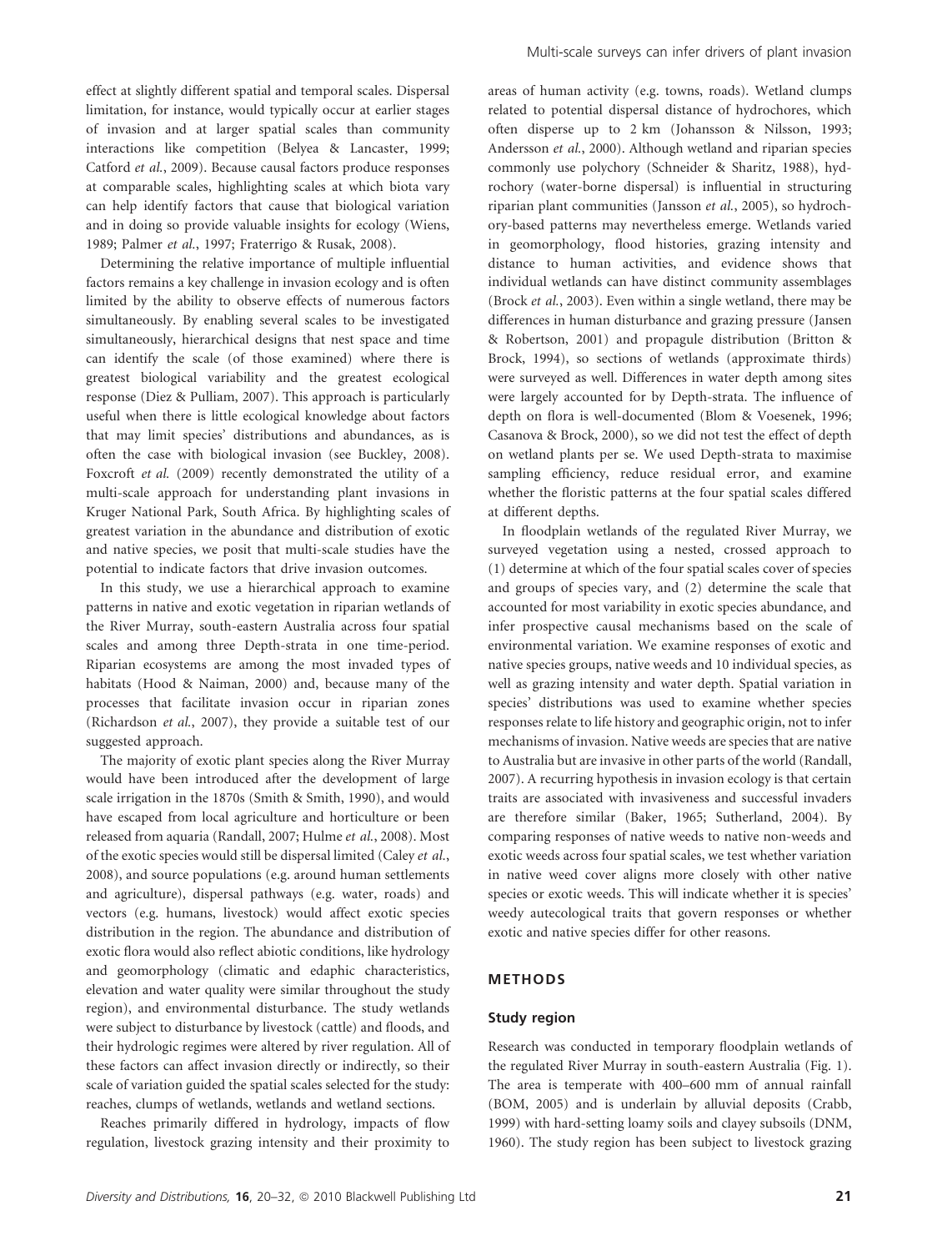

Figure 1 Map of the study region that illustrates the hierarchical design of the study with three reaches, eight clumps, 24 wetlands and 24 sections. The study area extended from 35°49′–36°5′ S and 144°59′–146°51′ E. Reaches are labelled 1–3, Clumps A–H. In the enlargement of Clump E, wetlands are labelled 1–3 (three wetlands in each clump), and sections of Wetland 1 are labelled a–c. Map created by Chandra Jayasuriya, The University of Melbourne.

(primarily cattle), salinization, cultivation and agriculture, logging, sedimentation, elevation of groundwater tables, pressure from recreation and tourism, and flow regulation (MPPL, 1990; Bren, 1993; Roberts, 2003). Around the time of field surveys, cattle grazing, nearby human activities and flow regulation posed the greatest threats to the study wetlands, and the 24 wetlands represented a gradient in pressure from each of these factors. Grazing intensity was expected to vary among reaches, wetlands and sections reflecting stocking rates and local access (Jansen & Robertson, 2001), whereas impacts from hydrological modification and human activities (represented by proximity to activities) varied among reaches and wetlands.

The study section of the River Murray can be divided into three reaches based on hydrology and channel geomorphology (Eastburn, 1990). A weir separates Reach 1 from Reaches 2 and 3. River regulation that began in the 1880s, primarily to service the local irrigation industry (MDBMC, 1995), has caused a 60% reduction in the long-term mean annual flow of the river and seasonal patterns have altered (Thomson, 1994). The most upstream reach (Reach 1) was just downstream of a major dam (Hume Dam). It has experienced almost complete reversal in flow seasonality, with high flows now occurring in summer instead of winter (Maheshwari et al., 1995). Events that occurred every 20 years under pre-regulation conditions, now occur every 34 years (J. Catford, B. Downes and C. Gippel, unpublished data). The middle reach (Reach 2) receives 77% of pre-regulation flows, but its seasonal flow pattern is largely unchanged due to inflow from a largely unregulated tributary (Ovens River) (MDBC, 2005). Downstream of the Ovens River, events that occurred every 2 and 20 years before regulation now occur every 5 and 29 years, respectively. The most downstream reach (Reach 3) centres on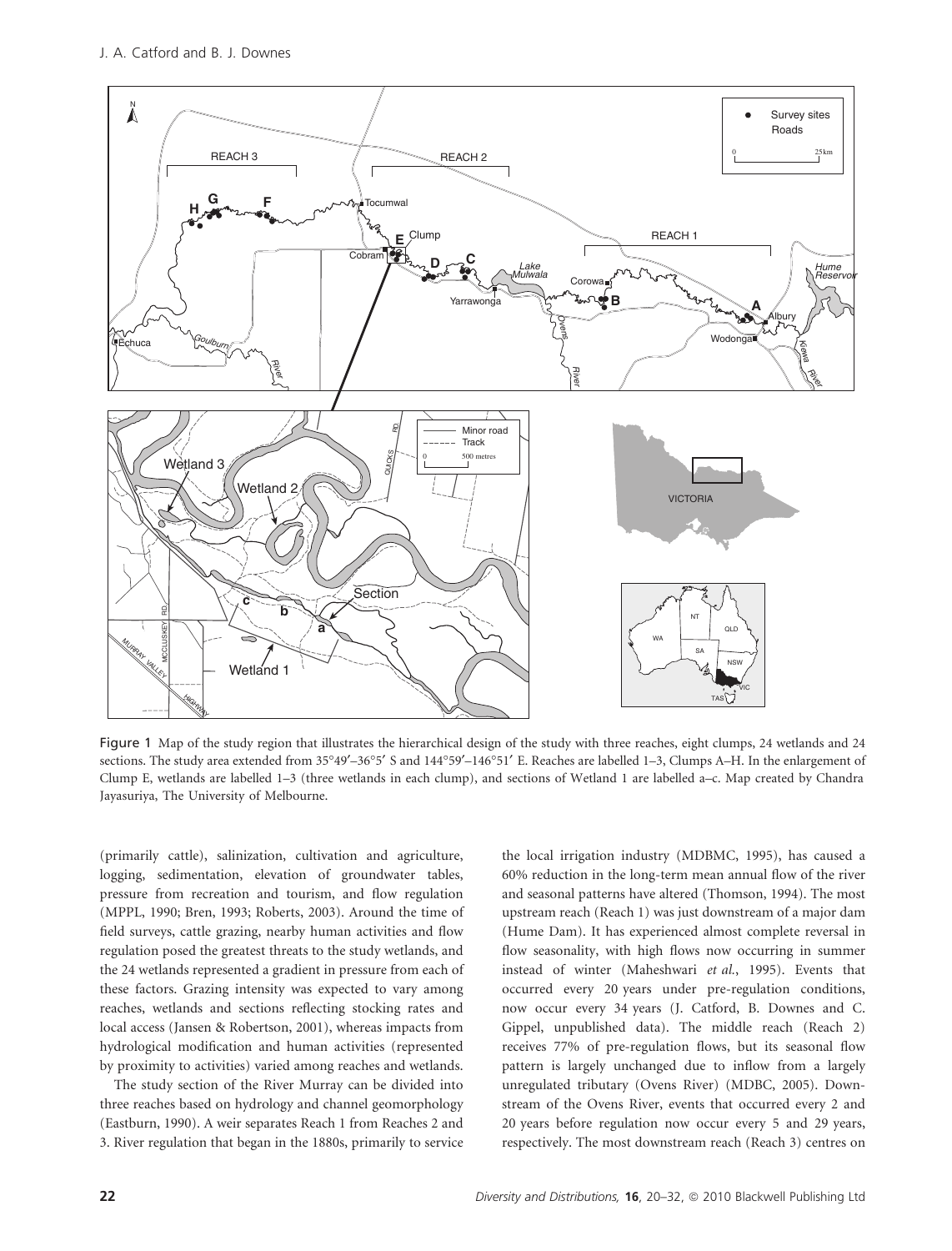the Ramsar-listed Barmah-Millewa Forest and has experienced an increase in small unseasonal floods and a reduction in midrange flows (Chong & Ladson, 2003). Because the 24 study wetlands differed in their downstream location, inflow characteristics and elevation on the floodplain, the wetlands varied in hydrological characteristics and degree of hydrological modification. The flood regime and degree of hydrological modification of the study sites therefore varied at reach- and wetland-scales.

#### Survey design

Reaches differed in length (Table 1). Clumps, nested in reaches (two in Reach 1, three in Reach 2 and Reach 3), were randomly selected and consisted of three discrete wetlands that were within c. 2 km of each other. The three wetlands in each clump (24 wetlands in total) were temporary and primarily flooded by river water, and were randomly selected from a group of local wetlands. Boundaries of wetlands were defined as the point where the elevational gradient became flat and where hydrophytes stopped occurring (Sharp & Keddy, 1986). Characteristics of the study wetlands varied (Table 2), including their flood regimes and flood histories (see Walker et al., 1995). The size of wetlands differed among reaches, but differences were not statistically significant (ANOVA:  $P > 0.05$ ). Wetlands in Reach 1 were closest to the nearest town while wetlands in Reach 3 were furthest away (Table 2).

One wetland in each clump was surveyed in three sections (24 sections in total), which were haphazardly selected (no physical barriers partitioned the wetlands). Sections within each wetland were at least 20 m apart and were similar in size (Table 1). Two wetland sections were completely dry and did not contain any living vegetation. These two sites were statistical outliers with large leverage and, because they do not provide information about wetland plant communities, they were excluded from the analysis. Sections and wetlands were surveyed using the same method and, together, are referred to as study sites.

Wetlands and sections were divided into three strata based on elevation and water depth (deep, medium and shallow), which corresponded with vegetation zones at a site (Blom & Voesenek, 1996). Boundaries of the Depth-strata were site-specific, so their depth ranges were relative and overlapped among sites. Two wetlands were too shallow to decipher difference in elevation, so a fully random sampling design was carried out at these sites (24 points, no stratification).

|  | Table 1 Definitions and characteristics of the four spatial scales used in the survey. |  |  |  |  |  |  |
|--|----------------------------------------------------------------------------------------|--|--|--|--|--|--|
|--|----------------------------------------------------------------------------------------|--|--|--|--|--|--|

| Study scale                   | Reach                                                                            | Clump                                                                       | Wetland                                                                                                | Section                                                                                           |
|-------------------------------|----------------------------------------------------------------------------------|-----------------------------------------------------------------------------|--------------------------------------------------------------------------------------------------------|---------------------------------------------------------------------------------------------------|
| Definition                    | Segment of river with distinct<br>hydrology and floodplain<br>geomorphology      | Group of three wetlands<br>hydraulically connected<br>at some point in time | Discrete river-fed temporary<br>water body representing a<br>range of geomorphologic<br>types and ages | One-third of an individual<br>wetland, divided according<br>to flow direction or wetland<br>shape |
| Sample size                   | 3                                                                                | 8                                                                           | 24                                                                                                     | 24 (2 excluded from analysis)                                                                     |
| Spatial extent*               | 74.0 km mean $+8.7$ km SE<br>(Reach 1, 95 km; Reach 2,<br>67 km; Reach 3, 60 km) | 1.3 km median; 1.7 km<br>mean $+$ 0.28 km SE                                | 4.32 ha median; 7.12 ha<br>mean $+1.89$ ha SE                                                          | 2.22 ha median; 3.65 ha<br>mean $+$ 0.81 ha SE                                                    |
| Distance between<br>entities† | Not applicable (study area<br>divided into three reaches)                        | 14.6 km median; 22.4 km<br>mean $+3.5$ km SE                                | 1.09 km median; 1.57 km<br>mean $\pm$ 0.23 km SE                                                       | 50.0 m median; 57.0 m<br>mean $\pm$ 10.5 m SE                                                     |

SE, standard error of the mean.

\*Spatial extent of each study scale in km of river distance.

-Note the different units for different spatial scales.

|  |  | Table 2 Spatial distribution of 24 wetland sites. |  |  |  |
|--|--|---------------------------------------------------|--|--|--|
|--|--|---------------------------------------------------|--|--|--|

| Wetland site characteristics                      | Reach 1         | Reach 2         | Reach 3         | Overall mean    |
|---------------------------------------------------|-----------------|-----------------|-----------------|-----------------|
| Area (ha)                                         | $6.0 \pm 1.42$  | $11.0 \pm 4.71$ | $4.0 \pm 1.06$  | $7.1 \pm 1.89$  |
| Median distance to river (km)                     | $0.7 \pm 0.26$  | $0.4 \pm 0.13$  | $0.2 \pm 0.05$  | $0.4 \pm 0.09$  |
| Length of primary inlet (km)                      | $1.1 \pm 0.40$  | $1.0 \pm 0.44$  | $2.9 \pm 1.51$  | $1.9 \pm 0.59$  |
| Distance to other wetlands in clump* $(km)$       | $1.3 \pm 0.16$  | $0.9 \pm 0.09$  | $2.5 \pm 0.48$  | $1.6 \pm 0.23$  |
| Distance to neighbouring clumps <sup>*</sup> (km) | $41.4 \pm 0.31$ | $20.0 \pm 5.04$ | $13.7 \pm 3.90$ | $22.7 \pm 3.53$ |
| Distance to nearest road (km)                     | $1.5 \pm 0.78$  | $1.5 \pm 0.21$  | $15.1 \pm 1.48$ | $6.6 \pm 1.48$  |
| Distance to nearest town (km)                     | $6.3 \pm 0.61$  | $9.48 \pm 1.23$ | $19.1 \pm 0.47$ | $12.3 \pm 1.23$ |
|                                                   |                 |                 |                 |                 |

Values shown are mean  $\pm$  standard error of the mean.

\*Clump refers to group of three wetlands that were within 2 km of each other.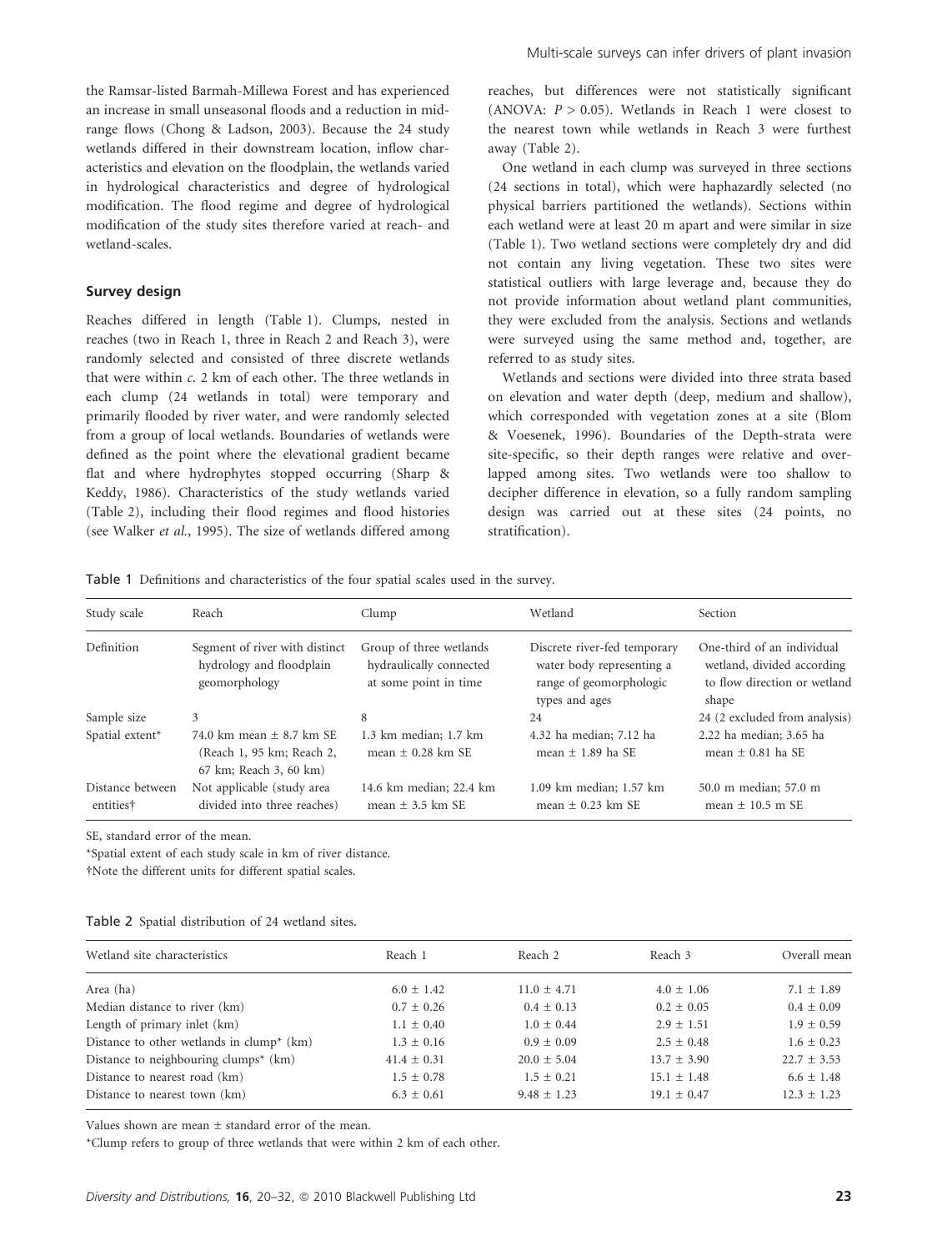## Floristic survey

Study sites were surveyed over an 8 week period in the austral summer (13 December 2005–4 February 2006). The cover of some terrestrial annual exotic species may have been underrepresented at the time of year surveyed, but it was the optimum time to identify the majority of wetland plant taxa due to the presence of distinguishing features (Baldwin et al., 2004; Reid & Quinn, 2004), so a trade-off was made. Generally, sites within one clump were surveyed each week (order that sites were surveyed in each clump was random). Survey dates were unrelated to Reach. Vegetation was surveyed at 24 random points in each site (eight points per depth-stratum). When wetlands were surveyed as three sections, 24 random points from the 72 points surveyed were used to represent the wetland. Points were generated in a geographical information system (GIS) environment (Hawth's Analysis Tools: Beyer, 2005) based on a digital elevation model (DEM) of the River Murray floodplain (MDBC, 2001) and located in the field with the help of a geographical positioning system (GPS: 12XL, Garmin, Olathe, KS, USA; Projection: AGD66). In the few instances where GPS coverage was constrained by tree canopy, the location of the sample point was either estimated or another point surveyed.

At each sample point, a 1  $m<sup>2</sup>$  square floating quadrat was blindly tossed. All taxa in the quadrat were recorded, and their foliar cover estimated using the Braun-Blanquet scale (Kent & Coker, 1992). Braun-Blanquet scale values were converted to mid-point averages for statistical analysis (+: 0.5%, 1: 2.5%, 2: 15.5%, 3: 38%, 4: 63%, 5: 87.5%) (Floyd & Anderson, 1987). Of 170 taxa recorded, 132 were identified to species-level, 147 to genera and 160 to family (Botanic-Gardens-Trust 2007; Ross & Walsh, 2007). Taxa were categorised according to geographic origin and weed status (Randall, 2007), growth form, and functional group (Brock & Casanova, 1997) (Table 3). The functional classification scheme was based on the reproductive requirements and growth responses of plant species in relation to water regime (Brock & Casanova, 1997). Native taxa are indigenous to Australia (Randall, 2007) and most likely to the study region. As such, we refer to species as either native or exotic (i.e. non-native to Australia).

Ten individual species selected for analysis were observed in all three reaches, in at least six wetland clumps, in  $\geq 50\%$  of wetlands and  $\geq 40\%$  wetland sections (Table 4). Being cosmopolitan, the 10 species provided a conservative measure of the influence of scale, and were not used to infer pathways of invasion. Other species, even if more abundant overall, were too patchily distributed to enable the effects of the four spatial scales to be statistically tested. We measured water depth (if present) in the centre of each quadrat and estimated the cover of cattle pugs (a common measure of grazing intensity: Spencer *et al.*, 1998) using the same procedure as for flora.

#### Statistical analysis

The floristic response variables were analysed as proportions of total cover (Table 3), except species that were analysed as absolute cover. Such relative measures detect differences in the response of one floristic variable compared to the rest of the flora, so can highlight situations where factors disproportionately affect the abundance and distribution of exotic species (Ehrenfeld, 2008). Correlation analysis with the Pearson (product-moment) correlation coefficient was used to test for collinearity among proportional cover and absolute cover of exotic and native species groups.

Floristic response variables were tested using a hierarchical analysis of variance (ANOVA; mixed, partly-nested, factorial model) with two nested and one crossed factor (see

| Variable           | Explanation                                                                                               | <b>Notes</b>                                                                                                              |
|--------------------|-----------------------------------------------------------------------------------------------------------|---------------------------------------------------------------------------------------------------------------------------|
| Total cover        | Total foliar cover abundance of all plants; total can exceed<br>100% due to multiple layers of vegetation | Sum of %-midpoint conversions of Braun-Blanquet scale                                                                     |
| Native cover       | Combined cover of all native species                                                                      | Proportion of total cover that was made up of each                                                                        |
| Terrestrial native | Combined cover of native species that inhabit the dry,<br>terrestrial end of wetland zonation             | category. Foliar cover abundance based on %-midpoint<br>conversions of Braun-Blanquet scale (Kent & Coker,                |
| Amphibious native  | Native species found in the wet-dry ecotone that require<br>both inundation and drawdown                  | 1992). Origin (native or exotic) and weed status according<br>to Randall (2007). Native weeds are native to Australia but |
| Exotic cover       | Exotic species cover                                                                                      | invasive in other parts of the world. Functional                                                                          |
| Terrestrial exotic | Exotic species that inhabit the dry, terrestrial end of wetland<br>zonation                               | classification (terrestrial or amphibious) based on plant<br>species response to flood regime (Brock & Casanova,          |
| Amphibious exotic  | Exotic species found in the wet-dry ecotone that require<br>both inundation and drawdown                  | 1997)                                                                                                                     |
| Native weeds       | Native weed cover                                                                                         |                                                                                                                           |
| Species $(10)$     | 10 most cosmopolitan species (found in $\geq$ 50% wetland<br>sites)                                       | Absolute cover of each species. Further details in Table 4                                                                |
| Measured depth     | Depth measured on-site while surveying                                                                    |                                                                                                                           |
| Grazing intensity  | Cover of cattle pugs marks                                                                                | A common surrogate of grazing intensity (Spencer et al.,<br>1998)                                                         |

**Table 3** Details of the 20 response variables tested. All of the data were log-transformed (log<sub>10</sub>[observed value + 1]) for analysis.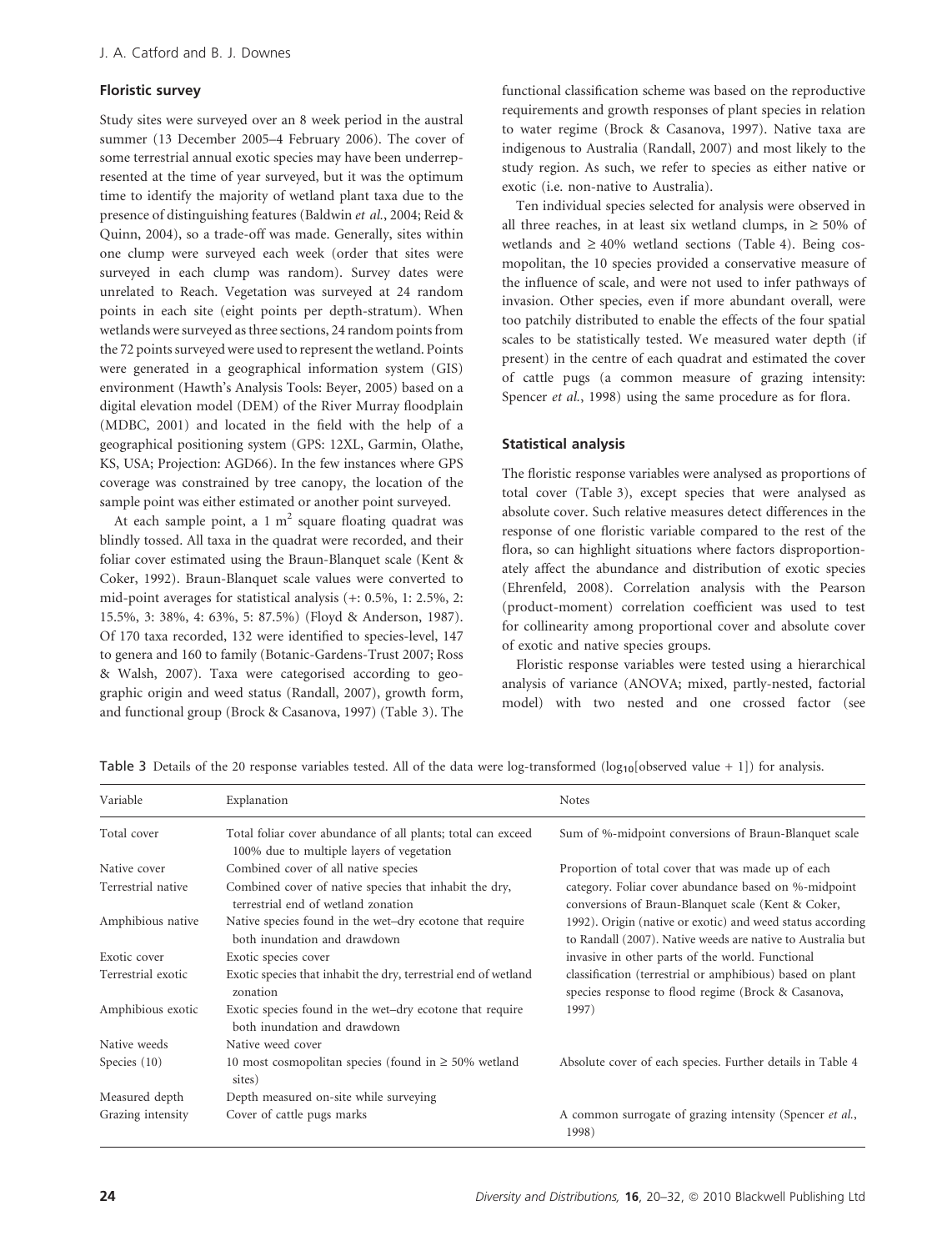|  |  |  |  |  |  |  |  | <b>Table 4</b> Classification details of the 10 species analysed (the most cosmopolitan taxa in survey). |
|--|--|--|--|--|--|--|--|----------------------------------------------------------------------------------------------------------|
|--|--|--|--|--|--|--|--|----------------------------------------------------------------------------------------------------------|

| Species*                                    | Family†          | Functional<br>$group^{\dagger}$ | Life history† | Height $(m)$ † | Wetland<br>presence $(\% )$ |
|---------------------------------------------|------------------|---------------------------------|---------------|----------------|-----------------------------|
|                                             |                  |                                 |               |                |                             |
| Eleocharis acuta R. Br.                     | Cyperaceae       | Amphibious                      | Perennial     | $0.1 - 0.6$    | 83.3                        |
| Juncus ingens N.A. Wakef.                   | <b>Iuncaceae</b> | Amphibious                      | Perennial     | $1.2 - 4.0$    | 66.7                        |
| Myriophyllum crispatum <sup>w</sup> Orchard | Haloragaceae     | Amphibious                      | Perennial     | $0.25 - 0.6$   | 66.7                        |
| Conyza sumatrensis§ (Retz.) E. Walker       | Asteraceae       | Terrestrial                     | Annual        | $0.1 - 2.0$    | 62.5                        |
| Pseudoraphis spinescens (R. Br.) Vickery    | Poaceae          | Amphibious                      | Perennial     | $0.4 - 1.0$    | 62.5                        |
| Paspalum distichum $W$ L.                   | Poaceae          | Amphibious                      | Perennial     | $0.4 - 0.7$    | 58.3                        |
| Persicaria prostrata (R. Br.) Sojak         | Polygonaceae     | Amphibious                      | Perennial     | $0.15 - 0.3$   | 58.3                        |
| Triglochin procera R. Br.                   | Juncaginaceae    | Amphibious                      | Perennial     | $0.15 - 2.0$   | 58.3                        |
| Hypochaeris radicata§ L.                    | Asteraceae       | Terrestrial                     | Perennial     | $0.15 - 0.8$   | 54.2                        |
| Cirsium vulgare§ (Savi) Ten.                | Asteraceae       | Terrestrial                     | Biennial      | $0.2 - 1.5$    | 50.0                        |

wNative weed; remaining are native non-weeds.

\*Origin and status based on Randall (2007).

-Information from The Flora of New South Wales (Botanic-Gardens-Trust 2007); sizes of plants observed were within the bounds reported here, but did not always reach the maximum.

Species classification based on Brock & Casanova (1997) and Reid & Quinn (2004).

§Exotic.

Appendix S1 in Supporting Information). Measured depth and grazing intensity (cover of cattle pugs) were also analysed in this way. Reach was treated as a fixed factor, whereas Clump, Wetland and Section were random. Because we were interested in the amount of overall variability that depth explained (not the actual difference between depth strata), and because depth strata were relative and varied among sites, Depth-strata was treated as a random factor crossed with all spatial scales. All interactions were treated as random (Quinn & Keough, 2002). Two types of analyses were run – each with three spatial scales (Wetland-scale analysis: Reach, Clump, Wetland; Section-scale analysis: Reach, Wetland, Section). Wetland-scale analyses were used to examine the effect of all factors and interactions except Section and the Section\*Depth-strata interaction. For simplicity, we report the combined results of both models. Full results are provided in Appendix S2 and S3.

We used the restricted version of a mixed nested factorial model to test for main effects, and for interactions of the four terms in both models (Quinn & Keough, 2002). There is debate in the statistical and biological literature about whether to use restricted (i.e. where different combinations of interactions terms can show trends, as long as they pool to zero) or unrestricted models (all combinations of interaction terms are assumed to be the same: Quinn & Keough, 2002). The restricted version (also known as constrained parameters: Voss, 1999) assumes that any two interaction terms (nested in a random factor) will co-vary, whereas the unrestricted version assumes that pairs of interaction terms are independent within each level of the factors in which they are nested (random or fixed: Quinn & Keough, 2002). Despite the names suggesting otherwise, assumptions regarding interactions are less strict for the restricted version than the unrestricted version, and Voss (1999) has argued that it is the more conservative of the two approaches. Given the high likelihood that the spatial scale factors in our study would have been spatially autocorrelated, the restricted version was more suitable for the study design.

Without an appropriate denominator to use to calculate F-ratios of Reach (the only fixed factor in the model), quasi F-ratios were used to estimate the main effect of Reach (Quinn & Keough, 2002). Because 20 response variables were tested, the probability of at least one Type I error occurring in this family of tests was 0.64 (Quinn & Keough, 2002). Although one test is likely to show significant results based on chance alone, we are examining collective patterns. Consequently, less attention is given to the P-values of specific tests because the focus is on general patterns.

All of the data were log-transformed  $(log_{10} [observed$ value  $+ 1$ ]) to meet homogeneity of variance and normality assumptions. Amphibious exotic cover was patchy with low cover, and the residual plots suggest it may have violated the assumption of homogeneity of variance assumption. It should therefore be interpreted with care. All response variables had outliers, but removing them did not change the interpretation of results, except in one case (see Table 5). MINITAB 15 was used to perform all analyses (Minitab 15 Statistical Software; Minitab Solutions, State College, PA, USA). Alpha was set as 0.05 in all tests.

## RESULTS

The 170 taxa recorded in the survey were from 42 families, most of which were herbs (Fig. 2a). Weeds made up 45.3% of all taxa (exotic taxa and native weeds according to Randall, 2007). Native taxa accounted for 51.1% of taxa, and 33.5% were exotic. The remainder could not be indentified to species-level, so their origin was unknown (Fig. 2b). There was a weak negative correlation between proportional cover of exotic and native species (Pearson correlation coefficient,  $\rho = -0.433$ ,  $P < 0.001$  for all correlations). On average,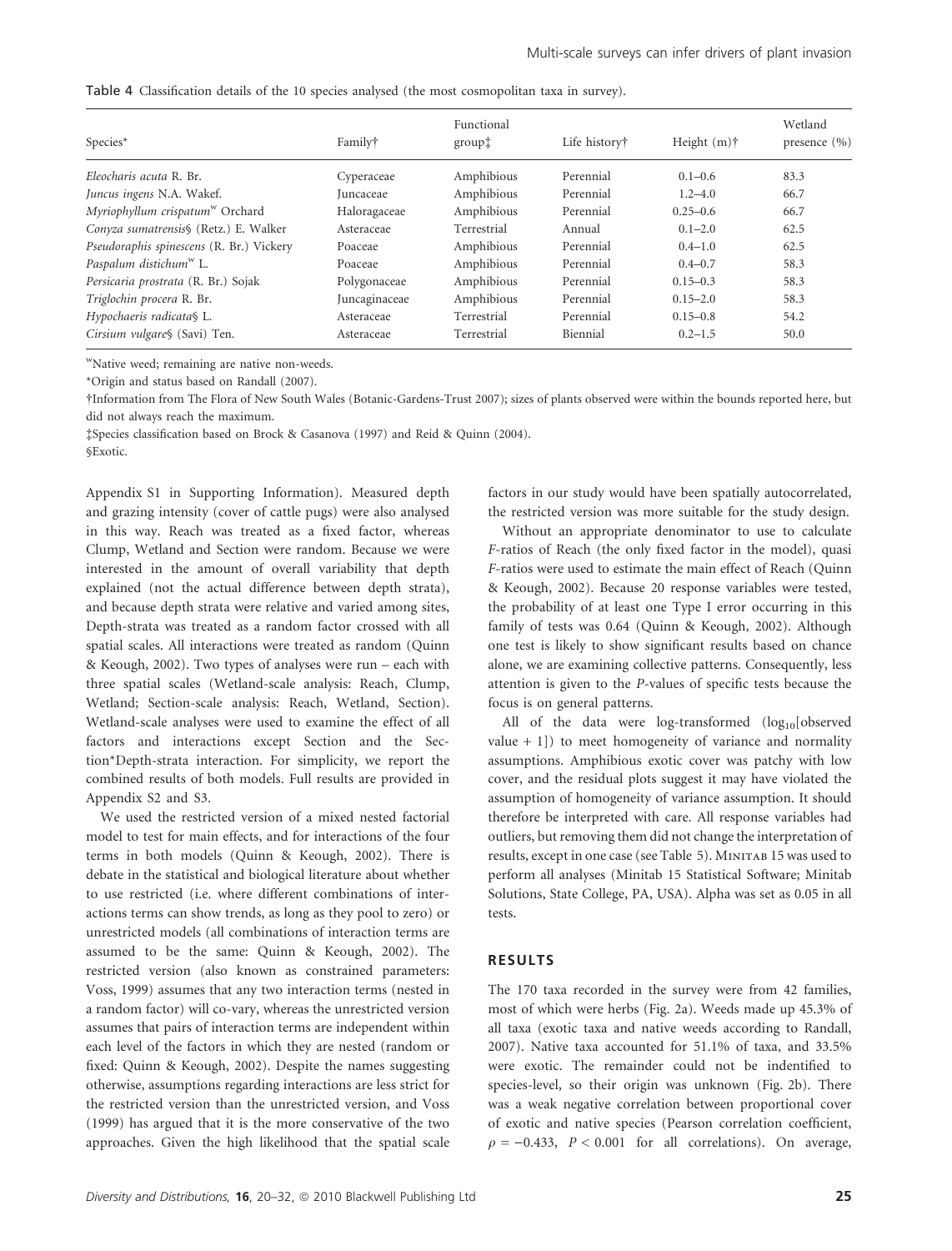| Variable                            | R              | C              | W              | Sc†      | D              | $R^xD$       | $C^{x}D$       | $W^xD$    | $Sc^{x}D\dagger$ | <b>Resid</b> |
|-------------------------------------|----------------|----------------|----------------|----------|----------------|--------------|----------------|-----------|------------------|--------------|
| d.f.                                | $\overline{2}$ | 5              | 16             | 14       | 2              | 2            | 10             | 32        | 28               | 504          |
| Total cover                         | 1              | $\mathbf{0}$   | $\overline{4}$ | 1        | $35***$        | $\theta$     | 6              | $20***$   | $10^{***}$       | 35           |
| Native weed                         | 6              | 9              | $\overline{2}$ | 0        | $\mathbf{0}$   | $\mathbf{0}$ | $\mathbf{0}$   | $27***$   | $18***$          | 56           |
| Native cover                        | 2              | $\Omega$       | 6              | $\theta$ | $13***$        | $\Omega$     | $\Omega$       | $27***$   | $12***$          | 52           |
| Terrestrial native                  | $\overline{2}$ | $\Omega$       | $\overline{0}$ | 5        | $32***$        | $\theta$     | $\overline{2}$ | $22***$   | $11***$          | 41           |
| Amphibious native                   | 4              | $\mathbf{0}$   | $14*$          | 1        | 3              | $\mathbf{0}$ | $\mathbf{0}$   | $20***$   | $12***$          | 59           |
| Exotic cover                        | $26*$          | 1              | $12**$         | $9**$    | $14***$        | $\Omega$     | $\Omega$       | $7***$    | $2***$           | 39           |
| Terrestrial exotic                  | 24             | 6              | $11***$        | $14***$  | $17***$        | $3*$         | $\Omega$       | $9***$    | $\theta$         | 31           |
| Amphibious exotic                   | $\mathbf{1}$   | $\mathbf{0}$   | 3              | 5        | $4^*$          | $\mathbf{0}$ | $\mathbf{0}$   | $23***$   | $8***$           | 69           |
| Species                             |                |                |                |          |                |              |                |           |                  |              |
| Eleocharis acuta                    | 7              | 1              | $\overline{4}$ | 1        | $9*$           | 1            | 8              | $19***$   | 3                | 52           |
| Juncus ingens                       | $\overline{4}$ | 10             | 8              | $16***$  | $\mathbf{1}$   | 3            | 7              | $21***$   | $4^*$            | 46           |
| Myriophyllum crispatum <sup>w</sup> | 11             | $\overline{2}$ | $9*$           | $1*$     | $\Omega$       | $\theta$     | $11*$          | $15***$   | $\theta$         | 52           |
| Conyza sumatrensis:                 | $\mathfrak{Z}$ | $\overline{4}$ | $12*$          | $\theta$ | $\overline{0}$ | $\mathbf{0}$ | $\overline{0}$ | $17***$   | $\mathcal{I}$    | 64           |
| Pseudoraphis spinescens             | $\overline{2}$ | $18*$          | $11***$        | $7^{**}$ | $8*$           | 3            | $6*$           | $6***$    | $.5***$          | 47           |
| Paspalum distichum <sup>w</sup>     | 21             | $\overline{0}$ | 1              | $10^*$   | 1              | $\mathbf{0}$ | $\mathbf{0}$   | $21***$   | $11***$          | 55           |
| Persicaria prostrata                | $\overline{0}$ | 7              | $\mathbf{0}$   | $2^*$    | 3              | 1            | 3              | $10^{**}$ | $\theta$         | 75           |
| Triglochin procera                  | $\overline{2}$ | $\overline{4}$ | $\theta$       | 5        | $\mathbf{1}$   | 1            | $\Omega$       | $6*$      | 3                | 86           |
| Hypochaeris radicata‡               | $\mathbf{0}$   | $\mathbf{1}$   | $9*$           | $\theta$ | $8*$           | $\theta$     | 6              | $17***$   | $7^*$            | 60           |
| Cirsium vulgare‡                    | $\mathbf{0}$   | $\mathbf{0}$   | $\overline{4}$ | 0        | 3              | 1            | $\overline{2}$ | 4         | $17***$          | 86           |
| Other                               |                |                |                |          |                |              |                |           |                  |              |
| Measured depth                      | $\mathbf{0}$   | 6              | $6*$           | $6^*$    | $60***$        | $\Omega$     | 5              | $13***$   | $7***$           | 11           |
| Grazing intensity                   | 13             | 10             | $15***$        | $18***$  | $15***$        | $8*$         | $\Omega$       | $10***$   | $10^{***}$       | 30           |

Table 5 Summary of significant effects and variance components of four spatial scale factors and Depth-strata on 20 response variables from ANOVA.

Factors that explained > 15% of total variance are in bold.

All data were log<sub>10</sub>-transformed. When outliers were removed, Sc<sup>x</sup>D became significant for *M. crispatum*. Full results in Appendix S2 and S3. d.f., degrees of freedom; Factors: R, reach; C, clump; W, wetland; Sc, section; D, Depth-strata.

†All results from Wetland-scale analyses except Sc and Sc<sup>x</sup>D (italics), which are from Section-scale analyses; results from the two models are not strictly comparable.  $\alpha$  set at 0.05.  $*P < 0.05$ ,  $*P < 0.01$ ,  $*+P < 0.001$ .

Species: "native weed; texotic.



Figure 2 Proportion of taxa classified by (a) growth form and (b) origin and functional group. No exotic submerged species were recorded. Submerged species are those that germinate, grow and reproduce underwater (Brock & Casanova, 1997).

 $72\% \pm 1.4$  (SE of mean) of total cover was native whereas  $16\% \pm 1.0$  was exotic. Based on growth form, phylogeny and functional characteristics, the native species group was more diverse than the exotic species group. Of the 87 native species from 31 families, 56.3% were classified as terrestrial and 54.0% forbs. The 57 exotic species from 21 families were mostly terrestrial (89.5%) with a forb growth form (70.2%). Depth-strata had a resounding and consistent effect on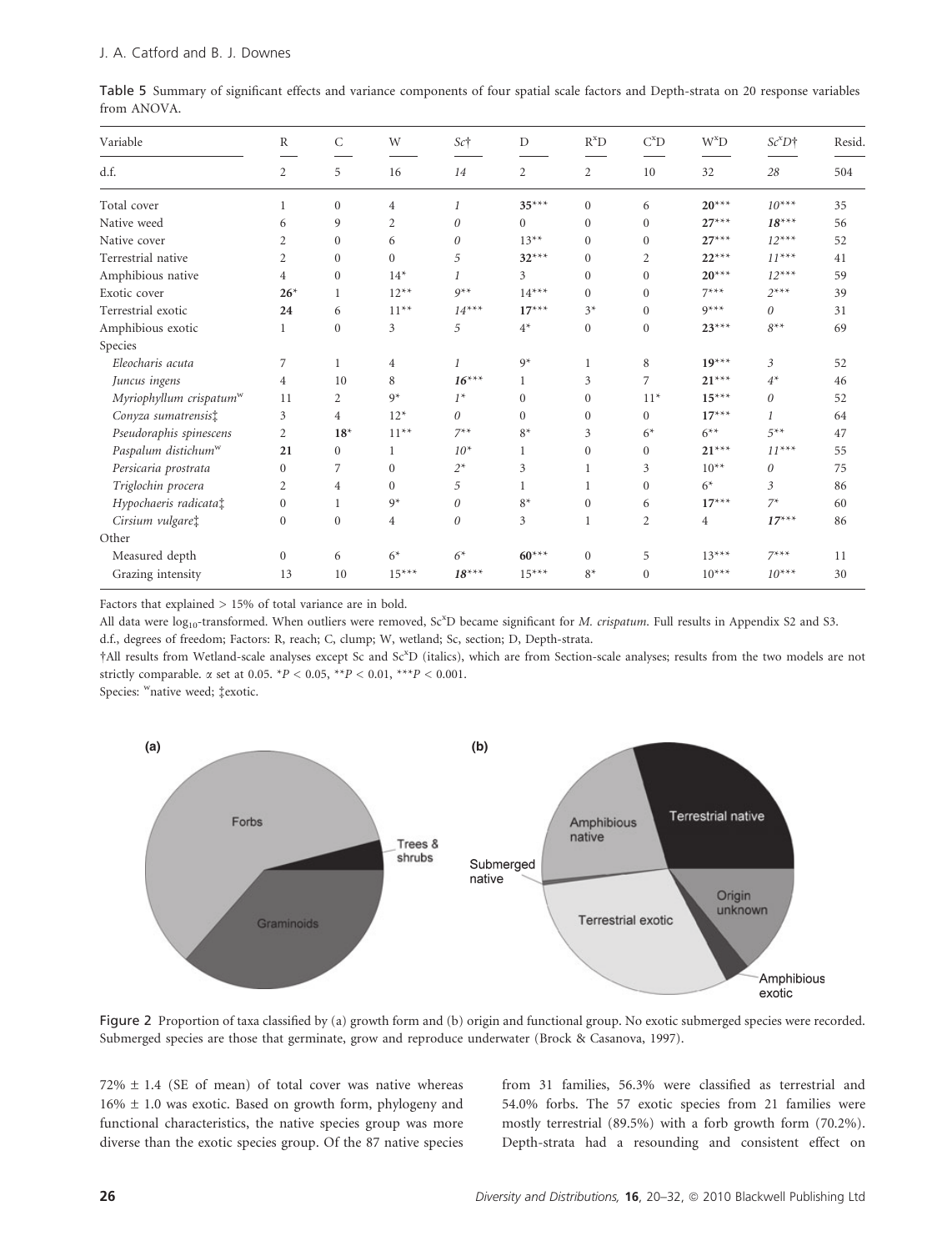wetland flora (Table 5). Total cover was generally highest in shallow depth strata and lowest in deep strata, except amphibious cover that peaked in medium strata.

Exotic cover and terrestrial exotic cover varied with scale. In contrast, cover of native species groups did not, with the sole exception of the amphibious native species (Table 5; native non-weed cover followed the patterns of native cover, details not reported). Exotic cover and terrestrial exotic cover varied significantly at the Reach-, Wetland- and Section-scales. Terrestrial species dominated the exotic species pool and therefore displayed similar trends. Unlike the majority of response variables where Depth-strata accounted for most variance, exotic cover and terrestrial exotic cover varied most at the Reach-scale (Variance components: Reach > Depth-strata > Wetland > Section).

Proportional exotic cover decreased markedly from Reach 1 to Reach 3, whereas native cover was relatively constant among the three reaches (Fig. 3). Proportional and absolute exotic cover were strongly correlated ( $\rho = 0.821$ ), and absolute exotic cover also showed a marked decrease with distance downstream (results not shown). The four spatial scales explained little of the total variance of the other group-based response variables except amphibious native cover, which varied among wetlands. Absolute cover of native species was correlated with proportional native cover (though not as strongly,  $\rho = 0.527$ ), and neither varied significantly among the three reaches.

Some species did not vary with scale at all (e.g. Eleocharis acuta), whereas others varied at a few scales (e.g. Pseudoraphis spinescens; Table 5). Most variation in cover of the 10 species occurred at the two smaller scales, with Wetland accounting for the greatest proportion of variance. Even though six response variables varied significantly at the Wetland-scale and seven response variables at the Sectionscale, the variance components indicate that Reach explained the greatest amount of variability of all of the spatial scale factors. This was largely due to variation in exotic cover and terrestrial exotic cover at the Reach-scale. Species responses were unrelated to their geographic origin, weed status,



Figure 3 Mean proportional native and exotic cover in the three study reaches with standard error bars. White bars, native cover; grey bars, exotic cover.

functional group or growth form. Grazing intensity and measured depth varied among Wetlands, Sections and Depth-strata (Table 5). Although grazing intensity did not vary significantly at the Reach-scale, Reach accounted for 13% of its variance. Grazing intensity peaked in Reach 2 and was lowest in Reach 3.

# **DISCUSSION**

The most notable findings from this study were the distinct responses of exotic and native groups at different spatial scales and the decrease in exotic cover from Reach 1 to Reach 3. The disparate effect of Reach, Wetland and Section on cover of exotic and native species (including native weeds) most likely stems from dispersal-limitation and the occupancy time of individual species (i.e. time since immigration or speciation), the diversity of the native and exotic species pools, disproportionate effects of livestock grazing on exotic and native vegetation and the close relationship between humans and exotic species. The extent of hydrological modification and proximity to human activities varied at Reach- and Wetlandscales, and grazing intensity and depth varied at Wetland- and Section-scales. Variation in these factors – along with propagule distribution that may have varied across all scales – may have affected exotic plant cover. In the following discussion, we suggest why native and exotic species groups differ in their responses to spatial scale, and consider factors that are likely to drive variation in exotic plant cover at the Reach-, Wetlandand Section-scales. We finish by considering the implications of our study for surveys of wetland plant communities and exotic invasion more generally.

# What drives the difference between exotic and native plant distribution in the study region?

#### Dispersal limitation

Numerous studies have shown a positive correlation between the level of invasion and the time that has elapsed since exotic species introduction (Richardson & Pyšek, 2006). Unlike their native counterparts that may be at equilibrium, time may have been insufficient for exotic species to reach the full extent of their range. The earliest introduction of exotic species into the region would have been at the time of European settlement in the early 1800s (Jacobs, 1990), but some species may have only reached the region relatively recently [e.g. Sagittaria platyphylla (Engelm.) J.G. Sm. was first sighted in 1962 in a tributary of the River Murray (G-MW 2005) and, although currently undergoing rapid spread, it is still dispersal-limited (J. Catford, pers. obs.)]. Assuming that it takes about 150 years for most introduced species to reach their full range size, as has been found in South Australia (Caley et al., 2008), only those introduced before 1860 (i.e. before the region was developed for large scale irrigation: Smith & Smith, 1990) would have ceased expanding their range. Even if some species can reach their full range more quickly, the range of most exotic plant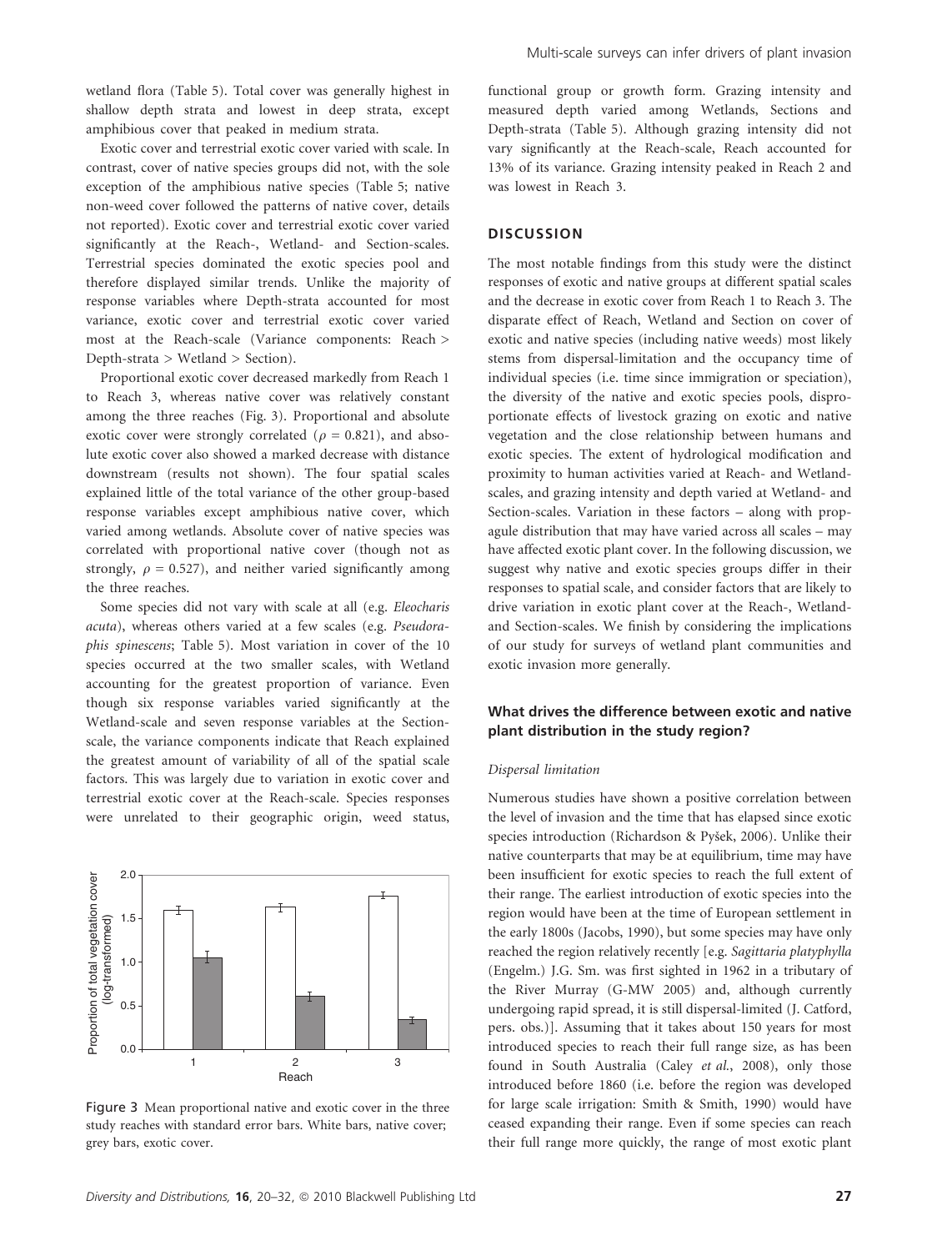species in the region would still be limited. Dispersal limitation may have caused variation in exotic cover at Reach-, Wetlandand Section-scales (Brock et al., 2003).

## Occupancy time and phases of invasion

Related to occupancy time, the variation of exotic cover at multiple scales may reflect that individual species are at different phases of invasion, and are thus affected by different factors that vary at different scales (Catford et al., 2009). With time, propagule pressure tends to increase, which reduces dispersal-limitation (Richardson & Pyšek, 2006), and invading species may genetically adapt to the biotic and abiotic conditions of the recipient ecosystems enabling them to naturalise and spread (Joshi & Vrieling, 2005; Ricklefs et al., 2008). With increased time, it is also likely that new species will be introduced into a region increasing the diversity of the exotic species pool (Eriksson, 1993). The variance we observed in exotic plant distribution in the study wetlands may thus diminish in the future (Fraterrigo & Rusak, 2008).

#### Diversity of exotic and native species groups

The growth form, phylogeny and functional characteristics of taxa suggested that the native species group had higher diversity than the exotic species group. Controlling for Depthstrata, the diversity and breadth of the native species pool enabled native taxa to occupy the full array of ecological conditions, as indicated by low variability in native cover at the four spatial scales. Given that species are introduced nonrandomly (Colautti et al., 2006), it is not surprising that the exotic species pool was less diverse, and this may have limited the type of environmental conditions they could occupy (Tilman, 2004).

## Unique relationships, not traits, of invading species

The majority of exotic species were terrestrial, so may have varied at the Wetland- and Section-scale because water depth varied at these scales. However, lack of variation in cover of terrestrial natives suggests that variation in exotic cover did not stem from species' terrestrial characteristics. The distinct responses of exotic cover and native weed cover also suggest that exotic distribution was not determined by general weedy traits, which corresponds with the majority of research findings (Moles et al., 2008). However, this may be an artefact of differences in their overall cover (means of 16% exotic cover and 4% native weed cover). Although certain traits do predispose plant species to being invasive (Rejmánek & Richardson, 1996), these traits are not universal among invaders or unique to them (Crawley et al., 1996; Sutherland, 2004). Rather than species' functional traits, the patterns in exotic cover seemed to relate to something that only affected exotic taxa, whether that was dispersal-limitation, propagule bias and habitat preferences, livestock grazing, the foreign and novel evolutionary histories of exotic species, or the commensal relationship between exotic species and humans (Catford et al., 2009). We address these now.

## Factors that affected exotic plant species abundance at three spatial scales

Instead of being spread uniformly along the length of the river, exotic cover (absolute and as a proportion of total cover) was highest in wetlands in Reach 1 and lowest in Reach 3. This trend corresponds with the extent of hydrological modification caused by river regulation and proximity of human activities, and these factors may have caused variation in exotic cover at the Reach- and Wetland-scales.

By modifying environmental filters (Weiher & Keddy, 1995), long-term changes to environmental conditions, like hydrology, can alter the structure of riparian plant communities and expose the community to invasion (Johnson et al., 2008; Moles et al., 2008). Whereas cover of native species was unaffected, the results suggest that altered hydrological conditions may have favoured exotic species in upstream wetlands causing the longtitudinal trend observed. Because of differences in geomorphology, the extent of hydrological modification varied among wetlands as well, and may have caused variation in exotic cover at this scale. The small sample size of reaches  $(n = 3)$  limited our ability to rigorously test relationships at the Reach-scale, but a follow-up study indicated that hydrological modification has facilitated exotic plant invasion at the Wetland-scale, largely because of a reduction in peak flows (J. Catford, B. Downes & C. Gippel, unpublished data). Because exotic cover was dominated by terrestrial species and native cover by amphibious species, the reduction in flood magnitude and depth provided conditions that disproportionally advantaged the exotic species group.

Another explanation for the decrease in exotic cover with distance downstream relates to the proximity of human activities: upstream wetlands were closer to the nearest town, road, settlement and agricultural area than wetlands downstream. A strong association between invasion level and human population centres has been observed elsewhere (especially with recent invaders: Botham et al., 2009), and probably reflects dispersal limitation (Wilson et al., 2007). Intentional or not, humans are largely responsible for introduction of exotic species (Hulme et al., 2008) and play a role in post-introduction dispersal (Hodgkinson & Thompson, 1997). Confirming this inference, a subsequent study revealed that exotic cover at the Wetland-scale was positively correlated to town proximity, though the relationship was not as strong as the one between flora and hydrological modification (J. Catford, B. Downes & C. Gippel, unpublished data).

Wetland-scale variation in exotic cover may also have been affected by grazing intensity and the depth of standing water. Livestock disturb vegetation and soil structure, elevate nutrient levels and act as dispersal vectors (Spencer et al., 1998). Disturbance and high levels of resource availability are known to facilitate invasion (Richardson et al., 2007), and previous studies have shown that livestock facilitate riparian plant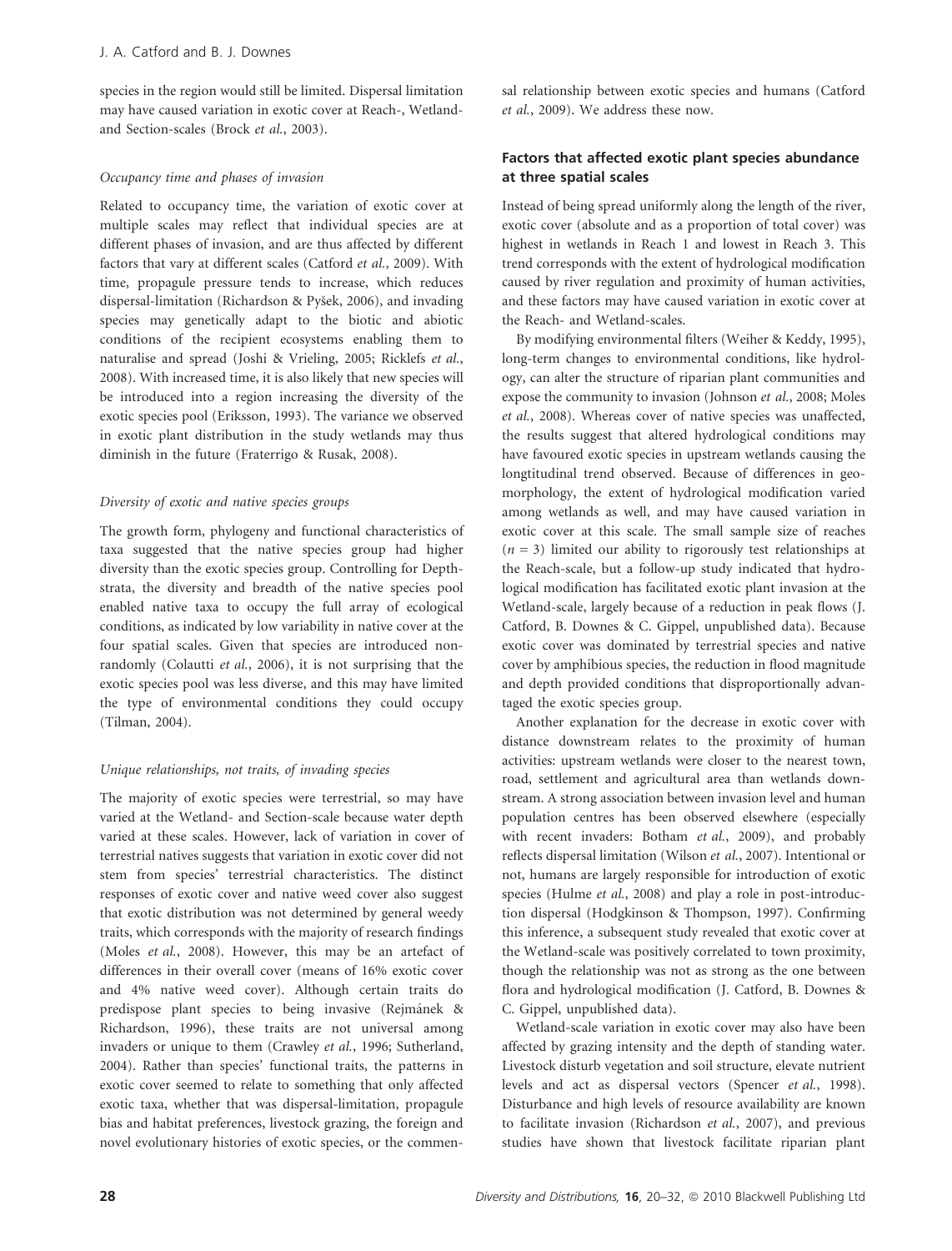invasion (Jansen & Robertson, 2001; Truscott et al., 2008). Subsequent analysis (not shown here) showed that grazing intensity did not relate to proportional exotic cover at the Wetland-scale, despite a large range in intensity (24.8% mean, 22.0% SD: Catford, 2008). Water depth did not explain variation in exotic cover among wetlands either (Catford, 2008), despite its influence on wetland plants (Blom & Voesenek, 1996; Casanova & Brock, 2000). However, variation in exotic cover at the Section-scale may reflect differences in water depth and grazing intensity. Other abiotic conditions (e.g. irradiance), propagule distribution (Brock et al., 2003), or effects of biotic interactions, may have been influential as well, though the latter are typically only apparent at a smaller scale where species interact (Huston, 2004). While not considered here, other factors that vary at the three scales may contribute to the floristic patterns observed.

# Hierarchical surveys and study scale selection for wetland vegetation

Of the four spatial scales examined in this study, Reach accounted for the greatest amount of variance in floristic cover overall, indicating that the factors that vary at this scale are the most influential. However, its explanatory power was not consistent across response variables. Of the 20 response variables examined, only exotic cover followed the hierarchical trend where variability (as measured by variance components) is highest at the largest scale and lowest at the smallest one. Response variables mostly varied at the Wetland- and Section-scale, especially cover of individual species. While local site conditions accounted for most variation in cover of the 10 study species, Clump and Reach still accounted for > 15% variance of some species' cover. It is established that species – and groups of species – may respond to multiple factors that vary at multiple scales (Belyea & Lancaster, 1999; Maurer & Taper, 2002). However, the fact that species were affected by factors that operated at different scales, despite individual plants being similar in size, confirms the importance of studying biota, and biological communities in particular, at multiple scales (Wiens, 1989). Because wetland plant assemblages are temporally dynamic (Brock et al., 2003), different patterns may have emerged if we had documented spatial variability of exotic and native vegetation at multiple times.

Floodplain wetlands are not as congruent to hierarchical partitioning as streams and rivers (e.g. Wiens, 2002; Townsend et al., 2004), so selecting scales that are above or below the scale of discrete wetlands is potentially more fraught. The lack of influence of Clump compared to Reach and Wetland suggests that biological variation occurs at scales where there is variation in the physical environment, like hydrology and geomorphology. The tendency to survey wetland units therefore appears justified (e.g. Toner & Keddy, 1997; Reid & Quinn, 2004). Ecologically-meaningful scales may not always be intuitive though, as is the case with the haphazardly-defined wetland sections used in this study. Even with the major depth gradient (Depth-strata) and four spatial scales accounted for, on average, over half of response variables' variance remained unexplained (55% variance unexplained in Wetland-scale analyses, 57% in Section-scale analyses). As the range of scales used to study wetland plants would suggest (e.g. Siebel & Blom, 1998; Nicol & Ganf, 2000; Kercher & Zedler, 2004), factors and processes that operate at scales above (e.g. climate) and below (e.g. competition, herbivory) those examined here are clearly influential.

Multi-scale surveys cannot identify causal mechanisms. However, they can provide an initial assessment that identifies factors likely to be important and unimportant, and can indicate where further research should be directed. Indeed, this study has identified three spatial scales where there is a disproportionate response between cover of exotic and native species groups, and has pointed to potential causal factors. Subsequent studies confirmed the roles of hydrological modification and human activities in facilitating exotic plant invasion in the study wetlands (J. Catford, B. Downes & C. Gippel, unpublished data; Catford, 2008). To our knowledge, this study has illustrated for the first time how multi-scale surveys can be used to infer factors that drive – and limit – biological invasion. At the taxon-level, a multi-scale approach is most suited to species that are widespread, easy to detect or abundant when present – invasive exotic plants make excellent candidates. By rapidly identifying factors that may affect invasive plant species, targeted multi-scale analyses could increase ecological understanding, guide future research and inform management.

# ACKNOWLEDGEMENTS

Thanks to I. Conlan, B. Hradsky, A. Glaister, S. Catford, D. Marsh, C. Catford, G. Tan, G. Vietz, E. Catford, J. Edge and N. Bainton for field assistance; R. White, M. Caldwell, K. Ward, J. Hawkins, M. Copland, T. Alexander and A. Webb for access and tours of sites. Thanks also to Marnie Collins at the Statistical Consulting Centre, The University of Melbourne for statistical advice, and Jody Gunn, Kelly Hunt, Michelle Leishman, David Strayer and Peter Vesk for feedback on the manuscript. We greatly appreciated the constructive comments made by three anonymous referees. Funding for the research was provided by an Australian Postgraduate Award, CSIRO Land and Water, the Cooperative Research Centre for Australian Weed Management, Holsworth Wildlife Research Fund, and The University of Melbourne.

## **REFERENCES**

- Andersson, E., Nilsson, C. & Johansson, M.E. (2000) Plant dispersal in boreal rivers and its relation to the diversity of riparian flora. Journal of Biogeography, 27, 1095–1106.
- Baker, H.G. (1965) Characteristics and modes or origin of weeds. The genetics of colonizing species (ed. by H.G. Baker and G.L. Stebbins), pp. 147–172. Academic Press, New York.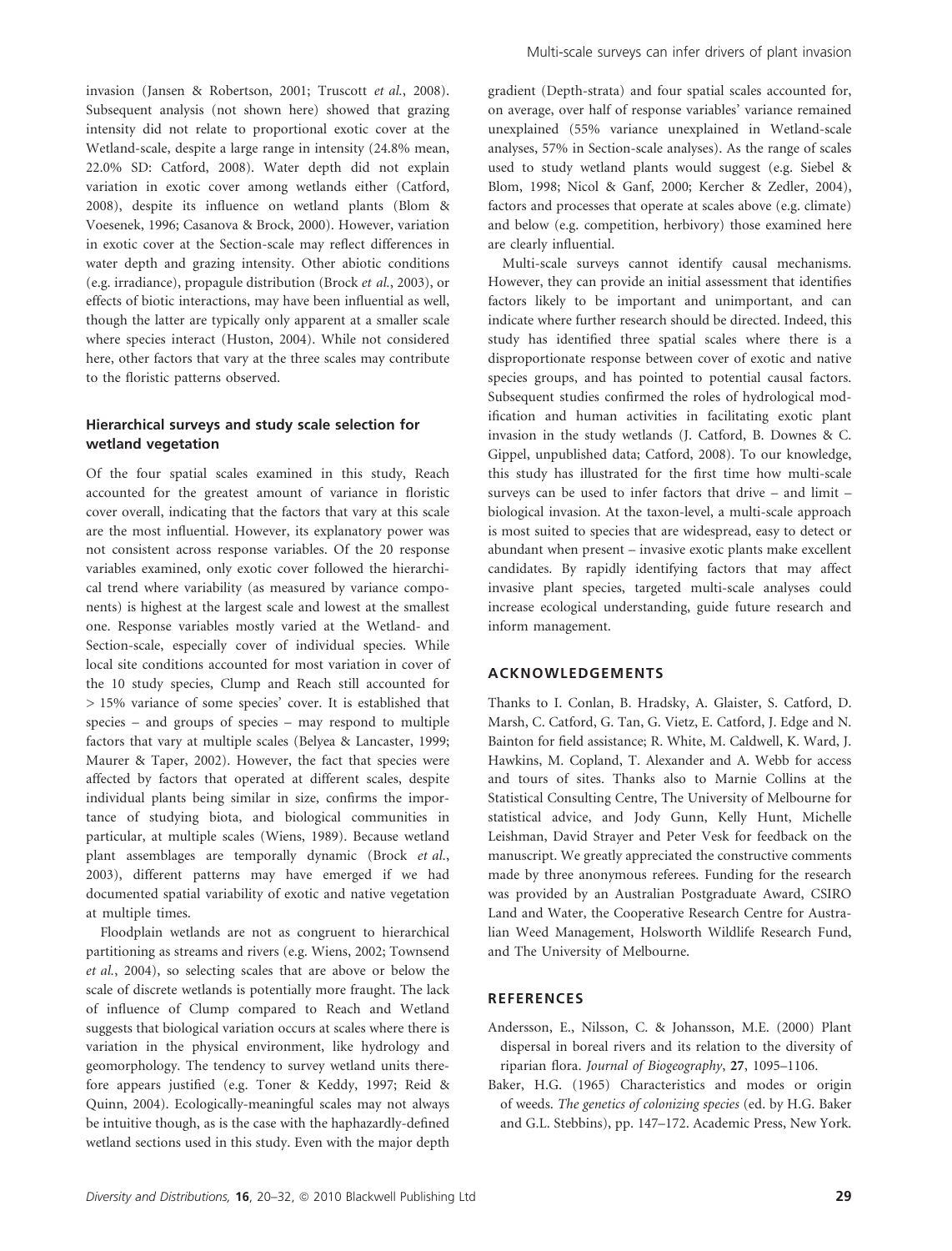- Baldwin, D.S., Nielson, D.L., Bowen, T. & Williams, J. (2004) Recommended methods for monitoring floodplains and wetlands. Murray Darling Freshwater Research Centre and Murray Darling Basin Commission, Canberra.
- Belyea, L.R. & Lancaster, J. (1999) Assembly rules within a contingent ecology. Oikos, 86, 402–416.
- Beyer, H. (2005) Hawth's Analysis Tools. Extension for ESRI's ArcMap, ArcGIS Desktop, Product version 9.1.0.722. Available at: http://www.spatialecology.com/htools/index. php.
- Blom, C.W.P.M. & Voesenek, L.A.C.J. (1996) Flooding: the survival strategies of plants. Trends in Ecology & Evolution, 11, 290–295.
- BOM (2005) Climate of Australia. Bureau of Meteorology, Commonwealth of Australia, Australia.
- Botanic-Gardens-Trust (2007) PlantNET: flora of New South Wales – The Plant Information Network System. Compiled and edited by staff of the National Herbarium of New South Wales Royal Botanic Gardens & Domain Trust, Sydney. Available at: http://plantnet.rbgsyd.nsw.gov.au, Version 2 (accessed 30 July 2007).
- Botham, M.S., Rothery, P., Hulme, P.E., Hill, M.O., Preston, C.D. & Roy, D.B. (2009) Do urban areas act as foci for the spread of alien plant species? An assessment of temporal trends in the UK. Diversity and Distributions, 15, 338–345.

Bren, L.J. (1993) Riparian zone, stream, and floodplain issues: a review. Journal of Hydrology, 150, 277–299.

- Britton, D.L. & Brock, M.A. (1994) Seasonal germination from wetland seed banks. Marine and Freshwater Research, 45, 1445–1457.
- Brock, M.A. & Casanova, M.T. (1997) Plant life at the edge of wetlands: ecological responses to wetting and drying patterns. Frontiers in ecology: building the links (ed. by N. Klomp and I. Lunt), pp. 181–192. Elsevier Science Ltd, Oxford.
- Brock, M.A., Nielsen, D.L., Shiel, R.J., Green, J.D. & Langley, J.D. (2003) Drought and aquatic community resilience: the role of eggs and seeds in sediments of temporary wetlands. Freshwater Biology, 48, 1207–1218.
- Buckley, Y.M. (2008) The role of research for integrated management of invasive species, invaded landscapes and communities. The Journal of Applied Ecology, 45, 397–402.
- Caley, P., Groves, R.H. & Barker, R. (2008) Estimating the invasion success of introduced plants. Diversity and Distributions, 14, 196–203.
- Casanova, M.T. & Brock, M.A. (2000) How do depth, duration and frequency of flooding influence the establishment of wetland plant communities? Plant Ecology, 147, 237–250.
- Catford, J.A. (2008) Plant community composition and exotic invasion in Murray River wetlands: the effect of propagule pressure, abiotic conditions and river regulation. p. 420. Department of Resource Management & Geography, The University of Melbourne, Melbourne.
- Catford, J.A., Jansson, R. & Nilsson, C. (2009) Reducing redundancy in invasion ecology by integrating hypotheses into a single theoretical framework. Diversity and Distributions, 15, 22–40.
- Chong, J. & Ladson, A.R. (2003) Analysis and management of unseasonal flooding in the Barmah-Millewa Forest, Australia. River Research and Applications, 19, 161–180.
- Colautti, R., Grigorovich, I. & MacIsaac, H. (2006) Propagule pressure: a null model for biological invasions. Biological Invasions, 8, 1023–1037.
- Crabb, P. (1999) Murray–Darling Basin groundwater a resource for the future. Murray–Darling Basin Commission, Canberra.
- Crawley, M.J., Harvey, P.H. & Purvis, A. (1996) Comparative ecology of the native and alien floras of the British Isles. Philosophical Transactions of the Royal Society of London. Series B, Biological sciences, 351, 1251–1259.
- Davis, M.A., Grime, J.P. & Thompson, K. (2000) Fluctuating resources in plant communities: a general theory of invasibility. The Journal of Ecology, 88, 528-534.
- Diez, J.M. & Pulliam, H.R. (2007) Hierarchical analysis of species distributions and abundance across environmental gradients. Ecology, 88, 3144–3152.
- DNM (1960) Atlas of Australian soils. Department of National Development, Commonwealth Government Printer, Canberra.
- Eastburn, D. (1990) The river. The Murray (ed. by N. Mackay and D. Eastburn), pp. 3–16. Murray Darling Basin Commission, Canberra.
- Ehrenfeld, J.G. (2008) Exotic invasive species in urban wetlands: environmental correlates and implications for wetland management. The Journal of Applied Ecology, 45, 1160–1169.
- Eriksson, O. (1993) The species-pool hypothesis and plant community diversity. Oikos, 68, 371–374.
- Floyd, D.A. & Anderson, J.E. (1987) A comparison of three methods for estimating plant cover. The Journal of Ecology, 75, 221–228.
- Foxcroft, L.C., Richardson, D.M., Rouget, M. & MacFadyen, S. (2009) Patterns of alien plant distribution at multiple spatial scales in a large national park: implications for ecology, management and monitoring. Diversity and Distribution, 15, 367–378.
- Fraterrigo, J.M. & Rusak, J.A. (2008) Disturbance-driven changes in the variability of ecological patterns and processes. Ecology Letters, 11, 756–770.
- G-MW (2005) Arrowhead biology & control. Goulburn– Murray Water, Tatura.
- Hobbs, R.J. & Huenneke, L.F. (1992) Disturbance, diversity, and invasion: implications for conservation. Conservation Biology, 6, 324–337.
- Hodgkinson, D.J. & Thompson, K. (1997) Plant dispersal: the role of man. The Journal of Applied Ecology, 34, 1484–1496.
- Hood, W.G. & Naiman, R.J. (2000) Vulnerability of riparian zones to invasion by exotic vascular plants. Plant Ecology, 148, 105–114.
- Hulme, P.E., Bacher, S., Kenis, M., Klotz, S., Kuhn, I., Minchin, D., Nentwig, W., Olenin, S., Panov, V., Pergl, J., Pyšek, P., Roques, A., Sol, D., Solarz, W. & Vila, M. (2008) Grasping at the routes of biological invasions: a framework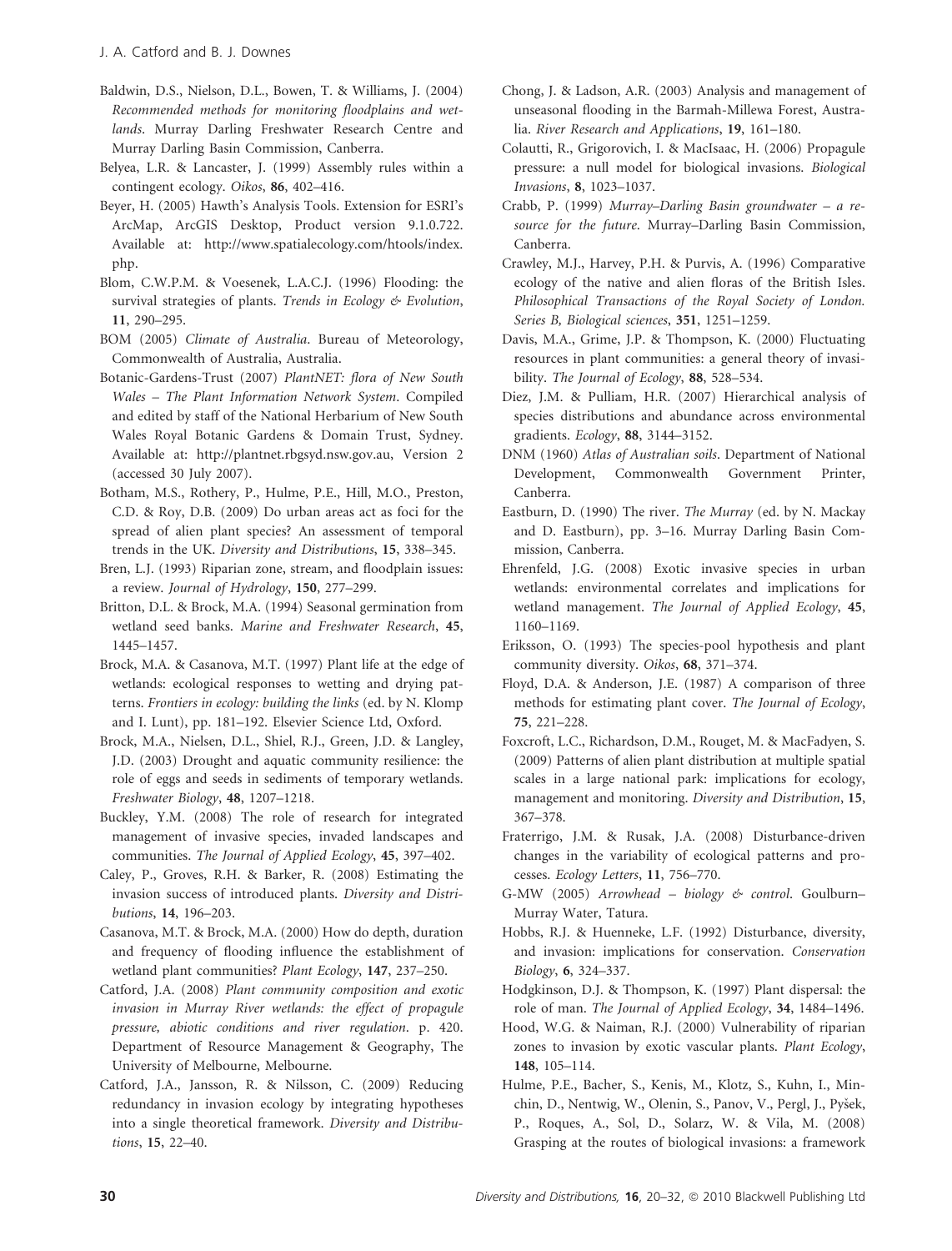for integrating pathways into policy. The Journal of Applied Ecology, 45, 403–414.

- Huston, M.A. (2004) Management strategies for plant invasions: manipulating productivity, disturbance, and competition. Diversity and Distributions, 10, 167–178.
- Jacobs, T. (1990) River regulation. The Murray (ed. by N. Mackay and D. Eastburn), pp. 39–60. Murray Darling Basin Commission, Canberra.
- Jansen, A. & Robertson, A.I. (2001) Relationships between livestock management and the ecological conditions of riparian habitats along an Australian floodplain river. The Journal of Applied Ecology, 38, 63–75.
- Jansson, R., Zinko, U., Merritt, D.M. & Nilsson, C. (2005) Hydrochory increases riparian plant species richness: a comparison between a free-flowing and a regulated river. The Journal of Ecology, 93, 1094–1103.
- Johansson, M.E. & Nilsson, C. (1993) Hydrochory, population dynamics and distribution of the clonal aquatic plant Ranunculus lingua. The Journal of Ecology, 81, 81–91.
- Johnson, P.T.J., Olden, J.D. & Vander Zanden, M.J. (2008) Dam invaders: impoundments facilitate biological invasions into freshwaters. Frontiers in Ecology and the Environment, 6, 357–363.
- Joshi, J. & Vrieling, K. (2005) The enemy release and EICA hypothesis revisited: incorporating the fundamental difference between specialist and generalist herbivores. Ecology Letters, 8, 704–714.
- Keane, R.M. & Crawley, M.J. (2002) Exotic plant invasions and the enemy release hypothesis. Trends in Ecology & Evolution, 17, 164–170.
- Kent, M. & Coker, P. (1992) Vegetation description and analysis: a practical approach. John Wiley & Sons, Chichester.
- Kercher, S.M. & Zedler, J.B. (2004) Flood tolerance in wetland angiosperms: a comparison of invasive and non-invasive species. Aquatic Botany, 80, 89-102.
- Levine, J.M., Adler, P.B. & Yelenik, S.G. (2004) A meta-analysis of biotic resistance to exotic plant invasions. Ecology Letters, 7, 975–989.
- Lockwood, J.L., Cassey, P. & Blackburn, T. (2005) The role of propagule pressure in explaining species invasions. Trends in Ecology & Evolution, 20, 223–228.
- Maheshwari, B.L., Walker, K.F. & McMahon, T.A. (1995) Effects of river regulation on the flow of the River Murray, Australia. Regulated Rivers: Research & Management, 10, 15–38.
- Maurer, B.A. & Taper, M.L. (2002) Connecting geographical distributions with population processes. Ecology Letters, 5, 223–231.
- MDBC (2001) Southern Murray Darling Basin LiDAR Project derivatives: 1 m and 10 m DEM (height) for first and last (ground) return). Murray Darling Basin Commission, Canberra.
- MDBC (2005) eResources: Murray–Darling Basin's electronic resources book. Murray Darling Basin Commission, Canberra.
- MDBMC (1995) An audit of water use in the Murray– Darling Basin. Murray-Darling Basin Ministerial Council, Canberra.
- Moles, A.T., Gruber, M.A.M. & Bonser, S.P. (2008) A new framework for predicting invasive plant species. The Journal of Ecology, 96, 13–17.
- MPPL (1990) Riparian vegetation of the River Murray. Report prepared by Margules and Partners Pty Ltd., P. and J. Smith Ecological Consultants and Department of Conservation, Forests and Land. Murray–Darling Basin Commission, Canberra.
- Nicol, J.M. & Ganf, G.G. (2000) Water regimes, seedling recruitment and establishment in three wetland plant species. Marine and Freshwater Research, 51, 305–309.
- Palmer, M.A., Hakenkamp, C.C. & Nelson-Baker, K. (1997) Ecological heterogeneity in streams: why variance matters. Journal of the North American Benthological Society, 16, 189– 202.
- Quinn, G.P. & Keough, M.J. (2002) Experimental design and data analysis for biologists. Cambridge University Press, Port Melbourne.
- Randall, R.P. (2007) The introduced flora of Australia and its weed status.CRC for Australian Weed Management, Department of Agriculture and Food, Western Australia, Glen Osmond, SA.
- Reid, M.A. & Quinn, G.P. (2004) Hydrologic regime and macrophyte assemblages in temporary floodplain wetlands: implications for detecting responses to environmental water allocations. Wetlands, 24, 586–599.
- Rejma´nek, M. & Richardson, D.M. (1996) What attributes make some plant species more invasive? Ecology, 77, 1655–1661.
- Richardson, D.M. & Pyšek, P. (2006) Plant invasions: merging the concepts of species invasiveness and community invasibility. Progress in Physical Geography, 30, 409–431.
- Richardson, D.M., Holmes, P.M., Esler, K.J., Galatowitsch, S.M., Stromberg, J.C., Kirkman, S.P., Pyšek, P. & Hobbs, R.J. (2007) Riparian vegetation: degradation, alien plant invasions, and restoration prospects. Diversity and Distributions, 13, 126–139.
- Ricklefs, R.E., Guo, Q. & Qian, H. (2008) Growth form and distribution of introduced plants in their native and nonnative ranges in Eastern Asia and North America. Diversity and Distributions, 14, 381–386.
- Roberts, J. (2003) Floodplain forests and woodlands in the southern Murray–Darling Basin. Prepared for the Australian Conservation Foundation with the support of the Meyer Foundation, Canberra.
- Ross, J.H. & Walsh, N.G. (2007) A census of the vascular plants of Victoria, 7th edn. National Herbarium of Victoria, Royal Botanic Gardens, Melbourne.
- Schneider, R.L. & Sharitz, R.R. (1988) Hydrochory and regeneration in a bald cypress-water tupelo swamp forest. Ecology, 69, 1055–1063.
- Sharp, M.J. & Keddy, P.A. (1986) A quantitative technique for estimating the boundaries of wetlands from vegetation data. Environmental Management, 10, 107–112.
- Siebel, H.N. & Blom, C.W.P.M. (1998) Effects of irregular flooding on the establishment of tree species. Acta Botanica Neerlandica, 47, 231–240.